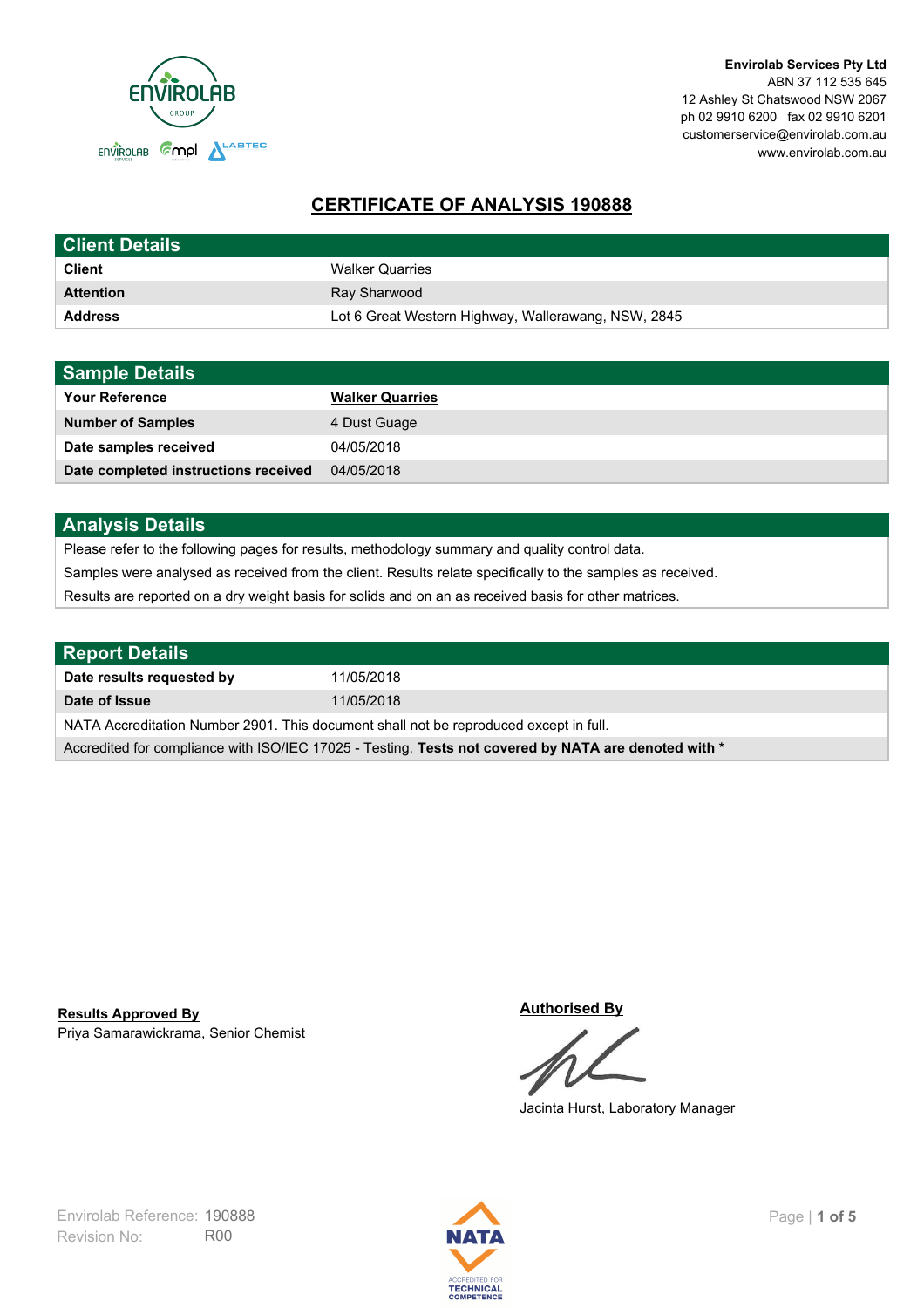#### **Client Reference: Walker Quarries**

| Dust Deposition AS 3580.10.1 |                         |                   |                   |                   |                   |
|------------------------------|-------------------------|-------------------|-------------------|-------------------|-------------------|
| Our Reference                |                         | 190888-1          | 190888-2          | 190888-3          | 190888-4          |
| Your Reference               | <b>UNITS</b>            | D <sub>1</sub>    | D <sub>2</sub>    | D <sub>3</sub>    | D <sub>4</sub>    |
| Type of sample               |                         | <b>Dust Guage</b> | <b>Dust Guage</b> | <b>Dust Guage</b> | <b>Dust Guage</b> |
| Dust Gauge Start Date        | $- -$                   | 04/04/2018        | 04/04/2018        | 04/04/2018        | 04/04/2018        |
| Dust Gauge End Date          | --                      | 03/05/2018        | 03/05/2018        | 03/05/2018        | 03/05/2018        |
| Dust - No. of Days Collected | --                      | 30                | 30                | 30                | 30                |
| Insoluble Solids             | $q/m2$ /month           | 0.6               | 0.6               | 0.8               | 1.0               |
| Combustible Matter           | q/m <sup>2</sup> /month | 0.1471            | 0.1754            | 0.1924            | 0.1924            |
| Ash                          | $q/m2$ /month           | 0.4357            | 0.3848            | 0.6563            | 0.8431            |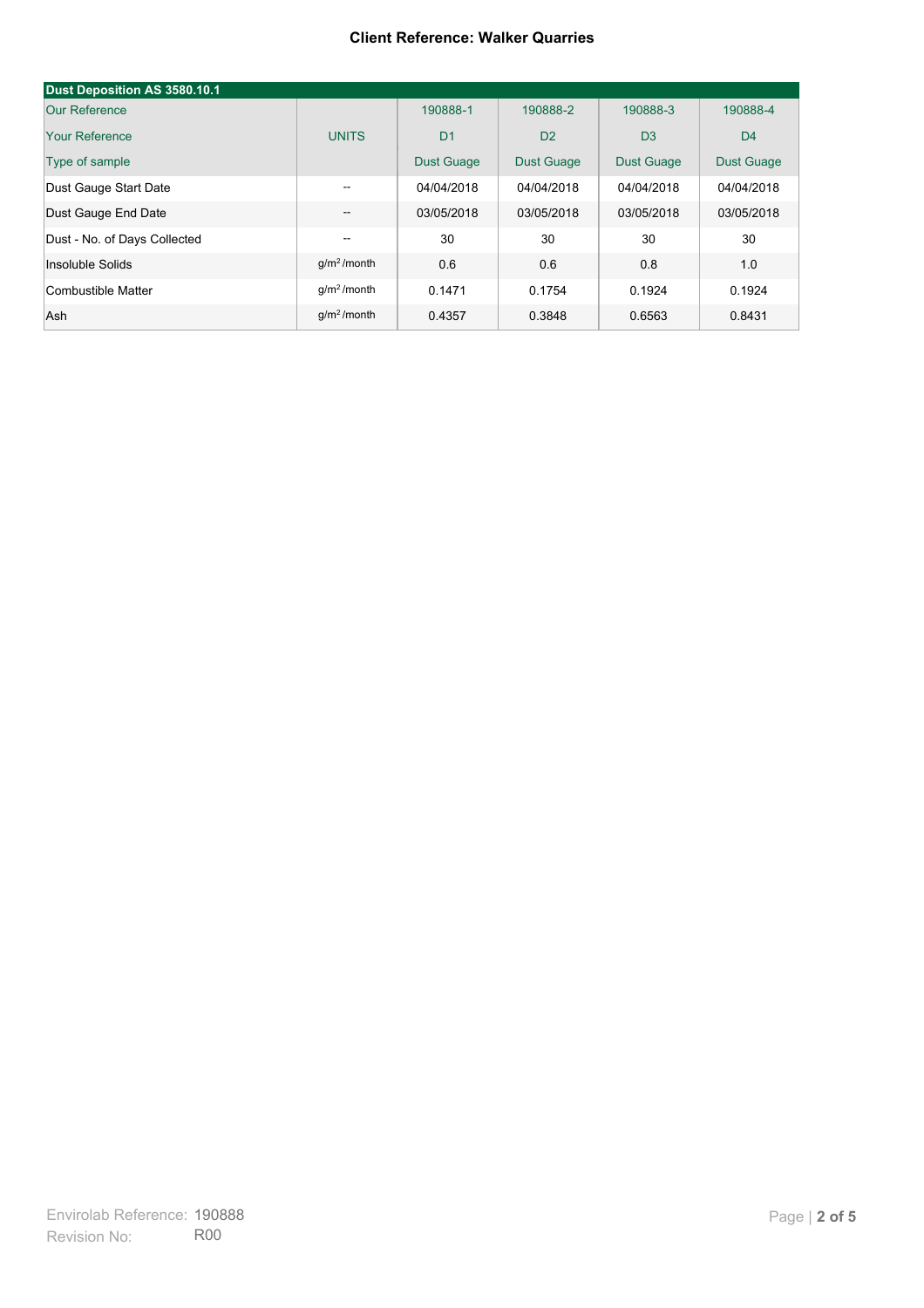## **Client Reference: Walker Quarries**

| Method ID    | <b>Methodology Summary</b>                               |
|--------------|----------------------------------------------------------|
| AS 3580.10.1 | Analysis of dust gauges by AS 3580.10.1 (analysis only). |

F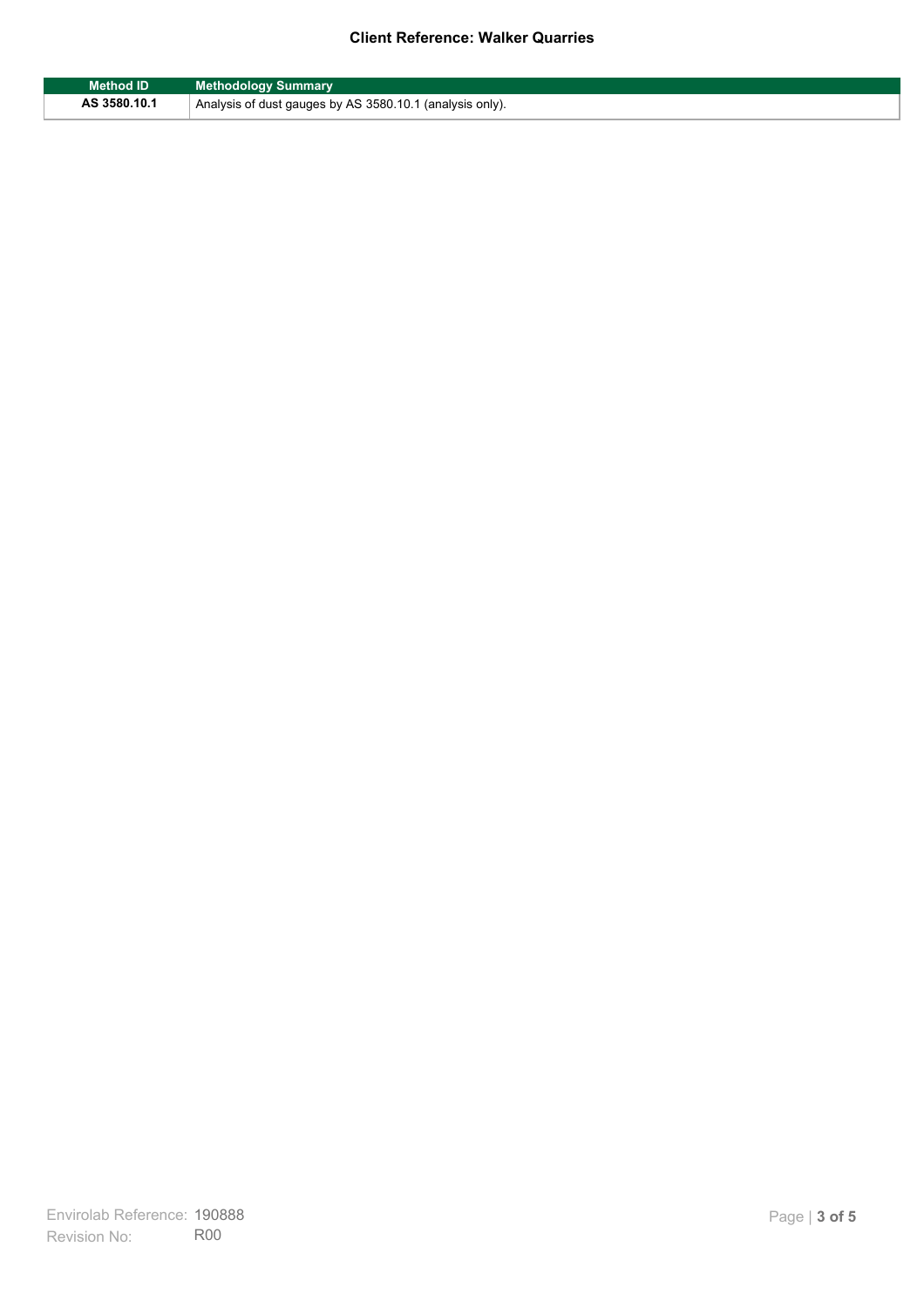### **Client Reference: Walker Quarries**

| <b>Result Definitions</b> |                                                  |
|---------------------------|--------------------------------------------------|
| <b>NT</b>                 | Not tested                                       |
| <b>NA</b>                 | Test not required                                |
| <b>INS</b>                | Insufficient sample for this test                |
| <b>PQL</b>                | <b>Practical Quantitation Limit</b>              |
| $\prec$                   | Less than                                        |
| $\geq$                    | Greater than                                     |
| <b>RPD</b>                | <b>Relative Percent Difference</b>               |
| <b>LCS</b>                | Laboratory Control Sample                        |
| <b>NS</b>                 | Not specified                                    |
| <b>NEPM</b>               | <b>National Environmental Protection Measure</b> |
| <b>NR</b>                 | Not Reported                                     |

| <b>Quality Control Definitions</b>                                                                                                                                                                                                                      |                                                                                                                                                                                                                                        |  |
|---------------------------------------------------------------------------------------------------------------------------------------------------------------------------------------------------------------------------------------------------------|----------------------------------------------------------------------------------------------------------------------------------------------------------------------------------------------------------------------------------------|--|
| <b>Blank</b>                                                                                                                                                                                                                                            | This is the component of the analytical signal which is not derived from the sample but from reagents.<br>glassware etc, can be determined by processing solvents and reagents in exactly the same manner as for<br>samples.           |  |
| <b>Duplicate</b>                                                                                                                                                                                                                                        | This is the complete duplicate analysis of a sample from the process batch. If possible, the sample selected<br>should be one where the analyte concentration is easily measurable.                                                    |  |
| <b>Matrix Spike</b>                                                                                                                                                                                                                                     | A portion of the sample is spiked with a known concentration of target analyte. The purpose of the matrix spike<br>is to monitor the performance of the analytical method used and to determine whether matrix interferences<br>exist. |  |
| <b>LCS (Laboratory</b><br><b>Control Sample)</b>                                                                                                                                                                                                        | This comprises either a standard reference material or a control matrix (such as a blank sand or water) fortified<br>with analytes representative of the analyte class. It is simply a check sample.                                   |  |
| <b>Surrogate Spike</b>                                                                                                                                                                                                                                  | Surrogates are known additions to each sample, blank, matrix spike and LCS in a batch, of compounds which<br>are similar to the analyte of interest, however are not expected to be found in real samples.                             |  |
| Australian Drinking Water Guidelines recommend that Thermotolerant Coliform, Faecal Enterococci, & E.Coli levels are less than<br>1cfu/100mL. The recommended maximums are taken from "Australian Drinking Water Guidelines", published by NHMRC & ARMC |                                                                                                                                                                                                                                        |  |

2011.